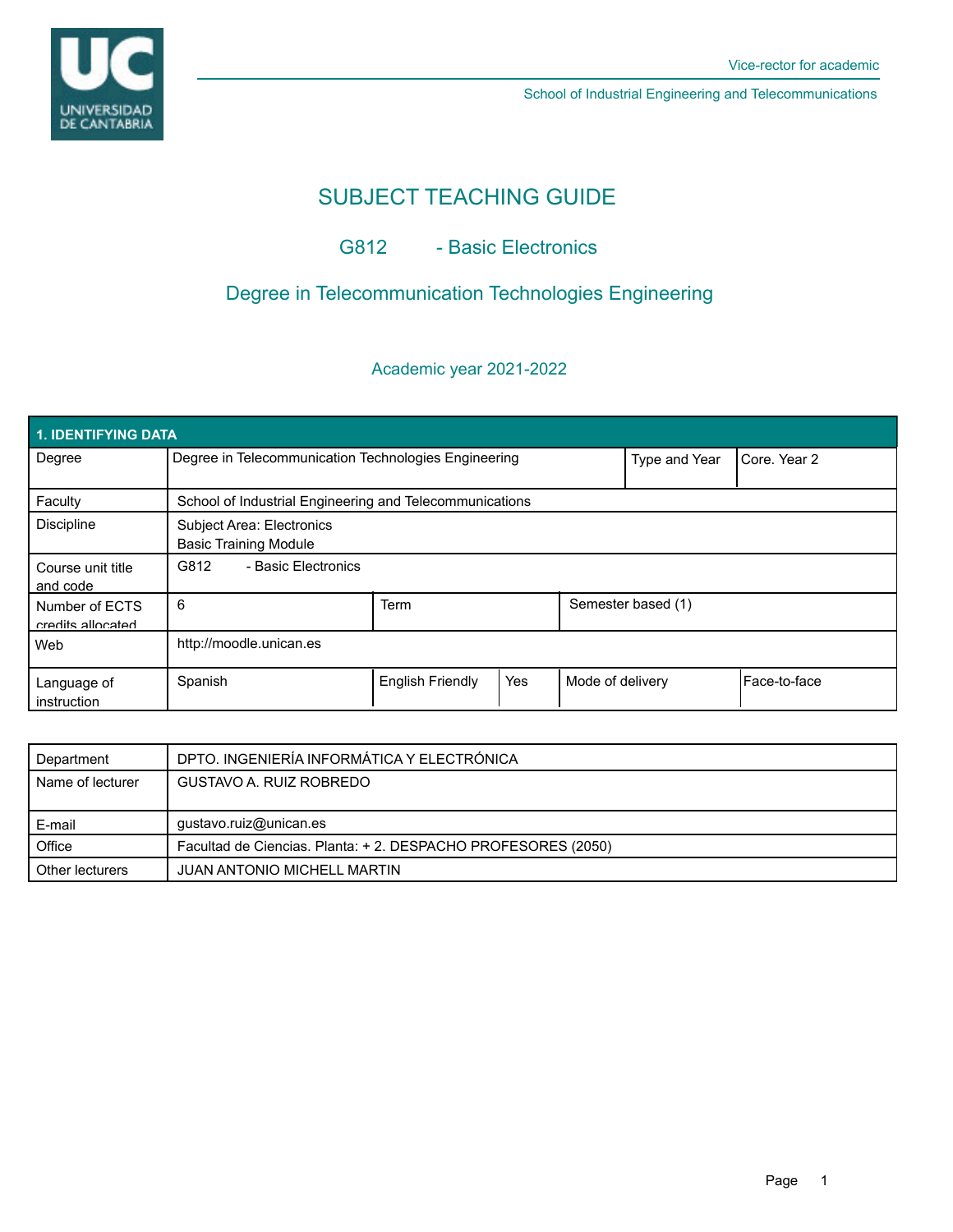

School of Industrial Engineering and Telecommunications

#### **3.1 LEARNING OUTCOMES**

Analysis of linear and non-linear applications of operational amplifiers. -

Design of MOS single-stage and multistage amplifiers.

Design and analysis of MOS differential amplifiers.

Analisys of a basic CMOS OA.

Frequency response of the amplifiers.

Understanding of concepts and technical implications of the resolution of exercises and practical work in the laboratory.

Proper use of basic electronic instrumentation.

Ability to analyze and solve problems both theoretically and practically.

Use of internet resources for finding information: databases, component distributors, manufacturers, etc.

Understanding the datasheet of electronic components.

Encouraging team work.

### **4. OBJECTIVES**

The main goal of this subject is to properly manage the basic tools of analysis and design of analog and digital electronic circuits. To achieve this, it involves:

1) Using of the circuit models of electronic devices to analyze and design basic analog blocks (current sources and voltage references, single-stage amplifiers, differential amplifiers, cascode) and operational amplifiers.

2) Characterization of basic analog blocks and operational amplifiers, with special emphasis on the practical applications.

3) Gaining background in the analysis and design of basic CMOS digital circuits.

4) Acquiring the ability to assemble, simulate and verify basic analog blocks in the laboratory, and develop some ease in

handling basic electronic instrumentation equipment.

5) Handling the manufacturers' datasheets and get used to writting technical reports.

#### **6. COURSE ORGANIZATION**

#### **CONTENTS**

1 THEMATIC BLOCK A. Operational amplifiers and operational: Basic concepts. Practical considerations of the operational amplifier. Linear and non-linear applications. Signal generators.

2 THEMATIC BLOCK B. Models of MOS transistors for analog applications. Current sources and voltage references. Single stage and multistage MOS amplifiers. Frequency response. The MOS differential pair. CMOS differential amplifiers. Operational Amplifiers CMOS.